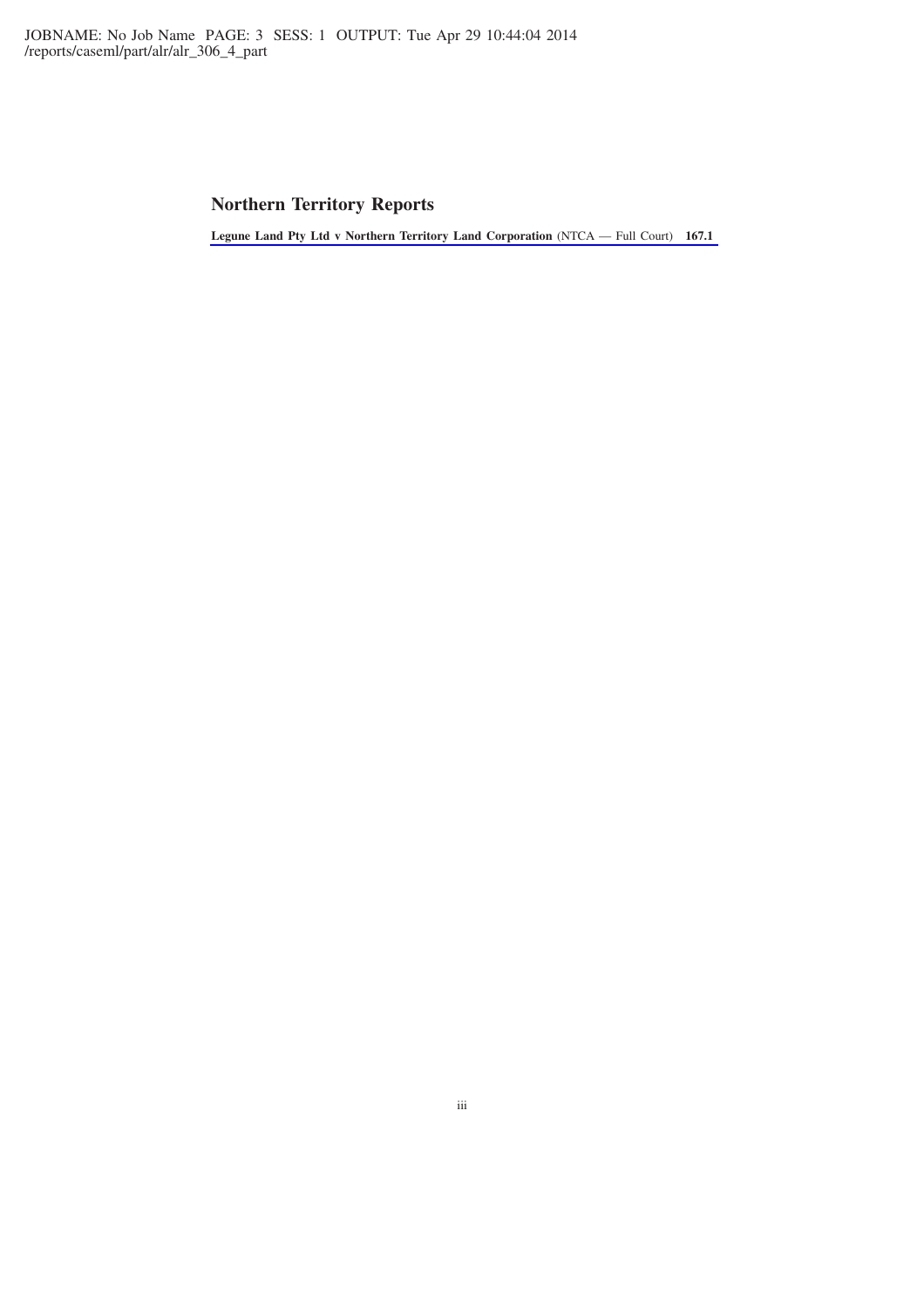# **CASES JUDICIALLY CONSIDERED IN THIS PART**

Australian Competition and Consumer Commission v Kokos International Pty Ltd [2007] FCA 2035, considered 306.603

—v Yellow Page Marketing BV [2010] FCA 1218, considered 306.603

- Australian Securities and Investments Commission v China Environment Group Ltd [2013] FCA 286, considered 306.603
- Beneficial Finance Corp Ltd v Multiplex Constructions Pty Ltd (1995) 36 NSWLR 510, considered 167.1\*\*
- Bray v F Hoffmann-La Roche Ltd (2003) 130 FCR 317; 200 ALR 607; [2003] FCAFC 153, considered 306.603

British American Tobacco Australasia Ltd v Taleb (No 1) [2012] FCA 1065, followed 306.603

Carr v Western Australia (2007) 232 CLR 138; 239 ALR 415; [2007] HCA 47, applied 306.624 Commissioner of Taxation v Ma (1999) 92 FCR 569; [1999] FCA 1093, applied 306.603

Electrolux Home Products Pty Ltd v Delap Impex Ltd (2013) 103 IPR 421; [2013] FCA 600, followed 306.603

Emanuele v Australian Securities Commission (1997) 188 CLR 114; 144 ALR 359; 23 ACSR 664, considered 306.603

Federal Commissioner of Taxation v Oswal [2012] FCA 1507, considered 306.603

Hartwell Trent (Aust) Pty Ltd v Tefal Societe Anonyme [1968] VR 3, considered 306.603 Humane Society International Inc v Kyodo Senpaku Kaisha Ltd [2007] FCA 124, followed 306.603

Kelly v R (2004) 218 CLR 216; 205 ALR 274; [2004] HCA 12, applied 306.624

Laurie v Carroll (1958) 98 CLR 310, considered 306.603

Mercator Property Consultants Pty Ltd v Christmas Island Resort Pty Ltd (Nicholson J, 14 July 1998, unreported), considered 306.603

Mondial Trading Pty Ltd v Interocean Marine Transport Inc (1985) 65 ALR 155, applied 306.603

Penrith RSL Club Ltd v Cameron (2001) 10 BPR 18,621; [2001] NSWSC 413, distinguished 167.1\*\*

Rohalo Pharmaceutical Pty Ltd v RP Scherer SpA (1994) 15 ACSR 347, considered 306.603

Savcor Pty Ltd v Cathodic Protection International (2005) 12 VR 639; [2005] VSCA 213, considered 306.603

Statewide Secured Investments Pty Ltd v Tarrant [2011] FCA 1067, followed 306.603

Unilever Australia Ltd v PB Foods Ltd [2000] FCA 798, considered 306.603; followed 306.603

Wentworth Securities Ltd v Jones [1980] AC 74; [1979] 1 All ER 286, considered 306.547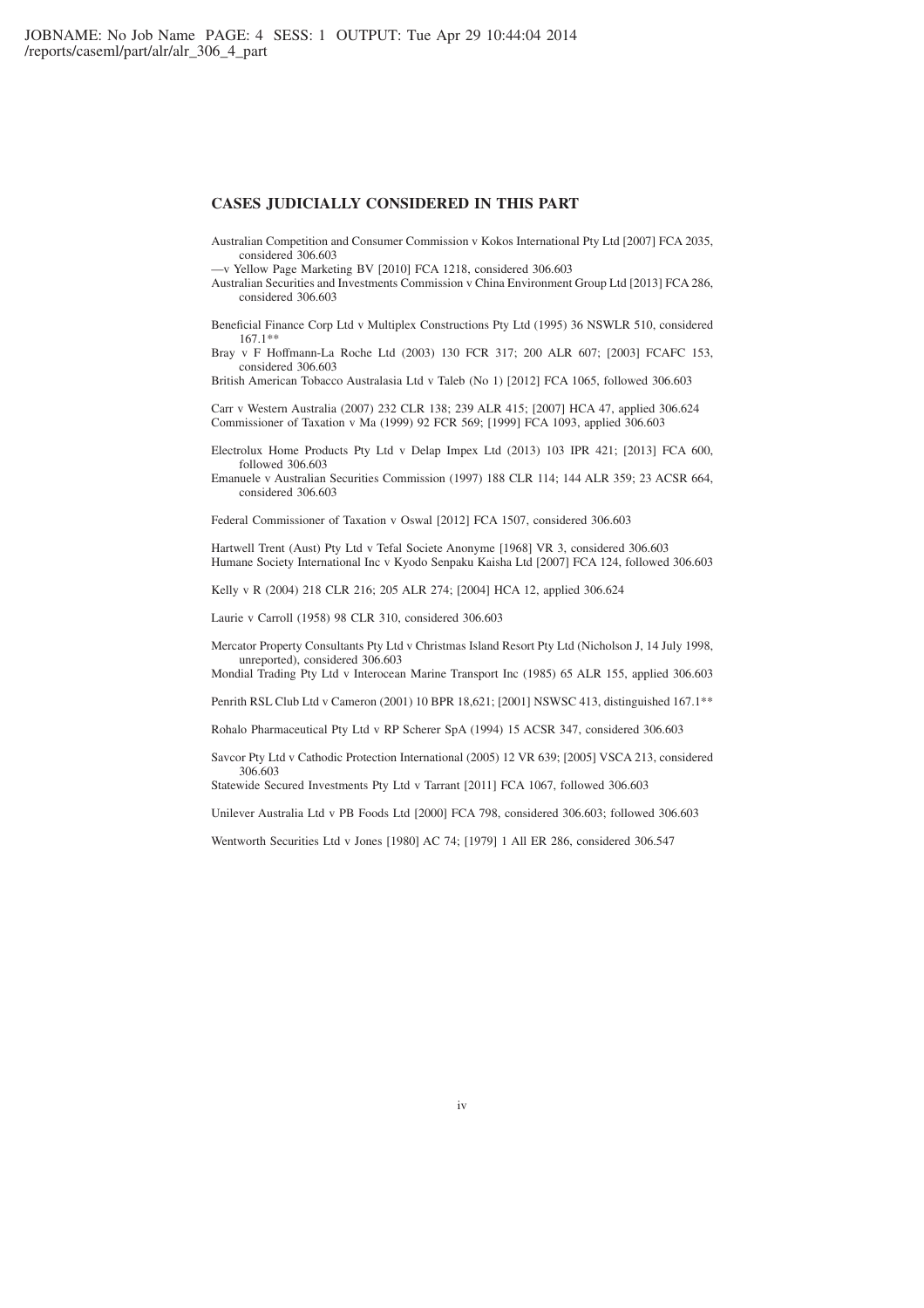# **STATUTES, RULES ETC CITED IN THIS PART**

# **COMMONWEALTH**

| Customs Act 1901         |         |
|--------------------------|---------|
| s 163                    | 306.594 |
| 306.594<br>s 167         |         |
| Federal Court Rules 2011 |         |
| r 1.32                   | 306.603 |
| r 10.24                  | 306.603 |
| $r10.42$ ,               | 306.603 |
| $r10.43$                 | 306.603 |
| r 10.48                  | 306.603 |
| r 13 01                  | 306.603 |
|                          |         |

# **NORTHERN TERRITORY**

Pastoral Land Act 1992 s 68 . . . . . . . . . . . . . . . **167.1\*\***

# **NEW SOUTH WALES**

Births, Deaths and Marriages Registration Act 1995

| $s$ 32A 306.585   |
|-------------------|
| $s$ 32DA 306.585  |
| s $32DB$ 306.585  |
| s $32DC$ 306.585  |
| s $32J$ 306.585   |
|                   |
| s $12(1)$ 306.547 |
|                   |
|                   |

v

| Compensation to Relatives Act 1897<br>s 3<br>s4<br>. | 306.547<br>306.547 |
|------------------------------------------------------|--------------------|
| Crimes (Sentencing Procedure) Act 1999               |                    |
| s 43                                                 | 306.566            |
| VICTORIA                                             |                    |
| Conservation Forests and Lands Act 1987              |                    |
| $s4$ .<br>$\overline{a}$                             | 306.624            |
| .<br>s 6                                             | 306.624            |
| 10<br>$\overline{\mathbf{s}}$                        | 306.624            |
| .                                                    | 306.624            |
| s 35<br>s 39                                         | 306.624            |
| .                                                    |                    |
| Flora and Fauna Guarantee Act 1988                   |                    |
| s 1<br>.                                             | 306.624            |
| s 3                                                  | 306.624            |
| s 4                                                  | 306.624            |
| 11<br>$\overline{\phantom{a}}$<br>.                  | 306.624            |
| s 19<br>.                                            | 306.624            |
| Forests Act 1958                                     |                    |
| s 3                                                  | 306.624            |
| s 22                                                 | 306.624            |
| Sustainable Forests (Timber) Act 2004                |                    |
| s 1<br>.                                             | 306.624            |
| s 5                                                  | 306.624            |
| s 37<br>.                                            | 306.624            |
| s 39<br>.                                            | 306.624            |
| $\sin 40$<br>.                                       | 306.624            |
| s 46<br>.                                            | 306.624            |
|                                                      |                    |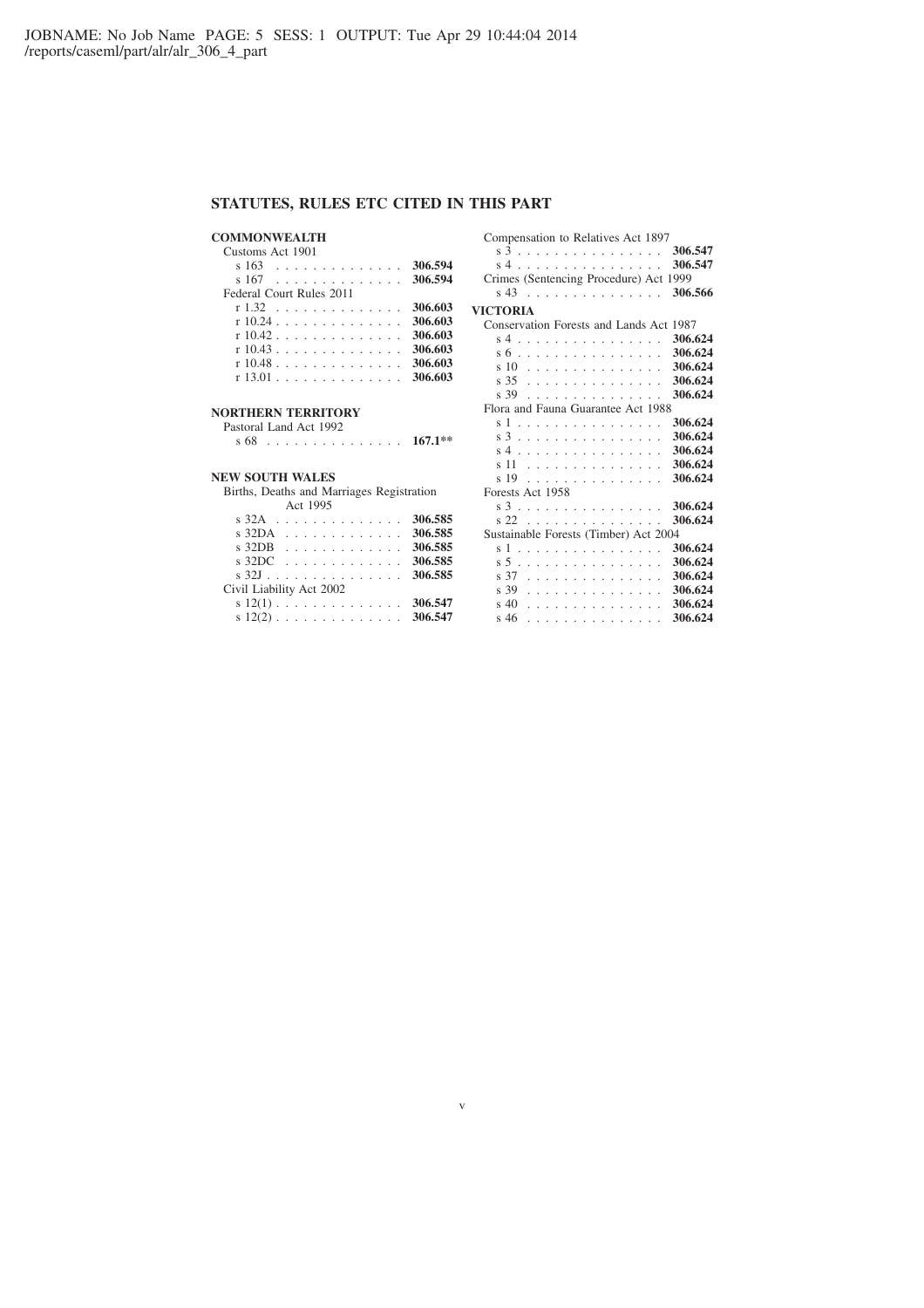# **INDEX OF CASES IN THIS PART**

#### **CRIMINAL LAW**

**Sentencing** — Use by Court of Criminal Appeal, when sentencing appellant, of reasoning later held by High Court to be erroneous — Where sentences imposed open at law — Whether s 43 of the Crimes (Sentencing Procedure) Act 1999 (NSW) could be invoked by applicant — Whether sentences "contrary to law": *Achurch v R* 306 ALR 566

### **ENVIRONMENT**

**Flora and fauna** — Management processes — Action statements — Leadbeater's Possum action statement — Proper approach to assessment of Zone 1A: *MyEnvironment Inc v VicForests* 306 ALR 624

## **EQUITY**

**Equitable interests** — Claim by Legune Land Pty Ltd to an equitable lease over land owned by the Northern Territory Land Corporation — Whether agreement reached between Legune Land and the Northern Territory of Australia — Whether estoppel by convention applies to prevent the Northern Territory of Australia from denying the existence of the agreement — Whether asserted agreement conferred an option to lease or profit à prendre — Whether "assignment" of rights under earlier agreement with predecessor in title — Whether any rights in Legune Land Pty Ltd binding on Northern Territory Land Corporation — Whether Northern Territory Land Corporation acknowledged existence of rights and undertook to hold registered interest: *Legune Land Pty Ltd v Northern Territory Land Corporation* 167 NTR 1

# **PRACTICE AND PROCEDURE**

- **Judgments and orders** Ex parte orders Duty of utmost good faith Non-disclosure -Whether failure to disclose relevant factual matter — Whether orders should be set aside for non-disclosure — Where no prejudice as a result of non-disclosure: *Commissioner of Taxation v Zeitouni* 306 ALR 603
- **Service of documents** Originating process Substituted service Whether necessary to obtain leave to serve originating documents — Whether requirement to show personal service not practicable — Where applications for substituted serve made ex parte — Where freezing orders made against assets without notice: *Commissioner of Taxation v Zeitouni* 306 ALR 603

#### **STATUTES**

- **Interpretation** Objects or purposes of statute Competing objects or purposes: *MyEnvironment Inc v VicForests* 306 ALR 624
- **Interpretation** Registrar's power to register a "change of sex" under Births, Deaths and Marriages Registration Act 1995 (NSW) — Respondent underwent sex affirmation procedure Respondent applied for registration of change of sex under Act — Whether registrar has power to register change of sex to "non-specific": *NSW Registrar of Births, Deaths and Marriages v Norrie* 306 ALR 585
- **Interpretation** Whether action available for recovery of customs duty paid outside prescribed statutory circumstances: *Thiess v Collector of Customs* 306 ALR 594
- **Interpretation** Whether s 12(2) of the Civil Liability Act 2002 (NSW) limited awards of damages under ss 3 and 4 of the Compensation to Relatives Act 1897 (NSW) — Whether s  $12(2)$ limitation applies to deceased's gross weekly earnings or that of claimants gross weekly earnings: *Taylor v Owners — Strata Plan No 11564* 306 ALR 547

#### **TAXATION AND REVENUE**

**Customs and excise** — Recovery of sum paid to Customs as duty payable — Where appellant's customs agent transmitted incorrect information in computer import entry for imported yacht - Where customs duty overpaid due to mistaken belief as to weight of yacht — Where appellant discovered mistake outside statutorily prescribed period for recovery and sought to recover moneys paid — Whether s 167(4) of Customs Act 1901 operated as a bar to recovery of customs duty paid where no dispute under s 167(1): *Thiess v Collector of Customs* 306 ALR 594

### **WORDS AND PHRASES**

**"claimant"**: *Taylor v Owners — Strata Plan No 11564* 306 ALR 547 **"customs duty"**: *Thiess v Collector of Customs* 306 ALR 594 **"demand"**: *Thiess v Collector of Customs* 306 ALR 594

*(Continues on p viii of cover)*